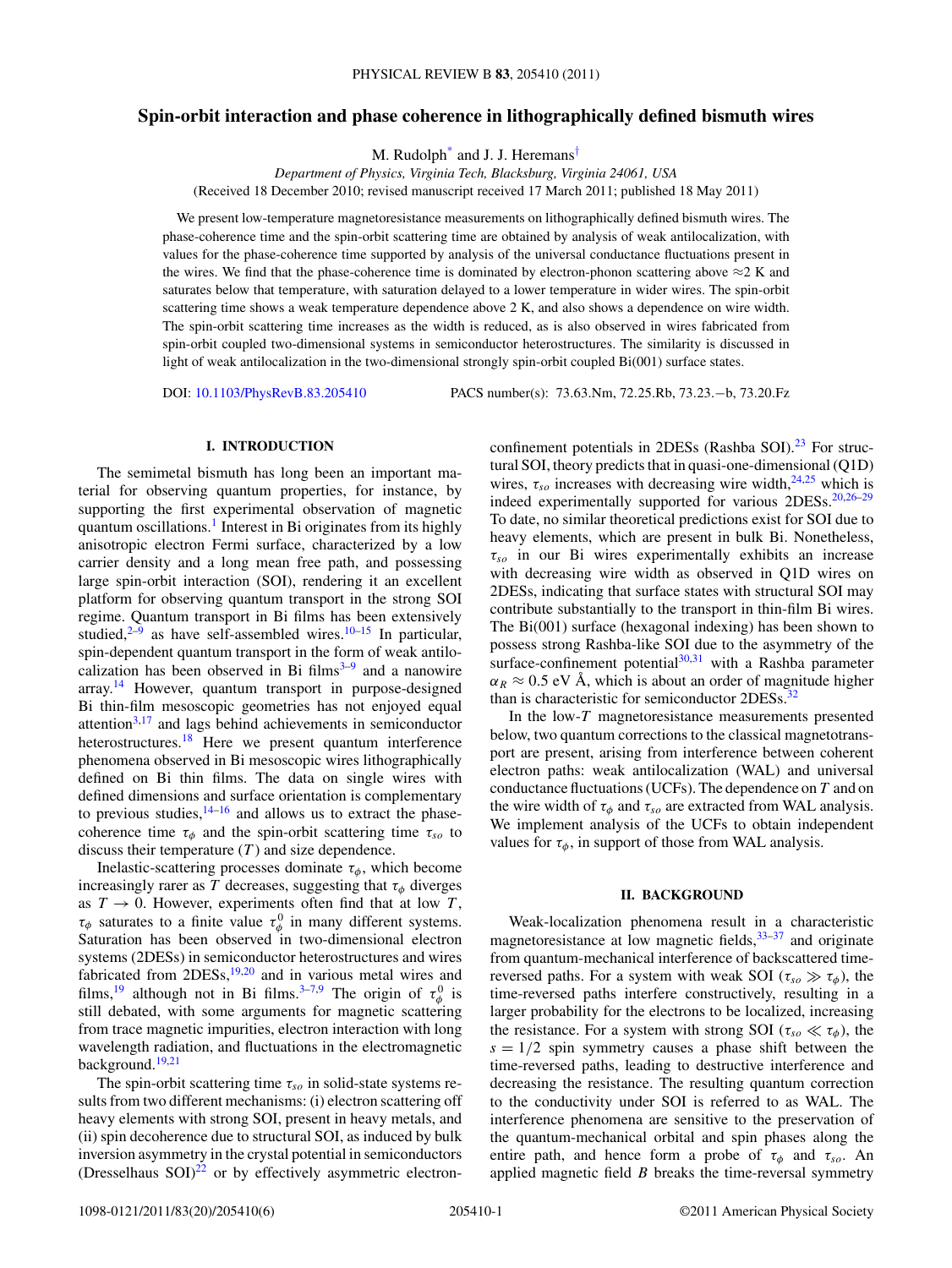<span id="page-1-0"></span>via the addition of an Aharonov-Bohm phase, and the reduction of the WAL correction leads to a characteristic magnetoresistance.

The change in the resistance,  $\Delta R(T, B) =$  $R(T, B) - R(T, 0)$ , due to WAL for a two-dimensional system with SOI can be expressed  $as^{37,38}$ 

$$
\frac{\Delta R(T,B)}{R(T,0)^2} = -\frac{e^2}{2\pi^2 \hbar} \frac{W}{L} \left[ \frac{3}{2} f(H_3/B) -\frac{1}{2} f(H_2/B) - f(H_1/B) \right],\tag{1}
$$

where  $f(x) = \Psi(1/2 + x) - \ln x$ ,  $\Psi$  represents the digamma function,  $H_1 = H_0 + H_{so}$ ,  $H_2 = H_i + 4/3H_{so}$ , and  $H_3 = H_i$ . The characteristic fields  $H_{0,i,so}$  relate to scattering times as  $H_{0,i,so} = \hbar/(4eD\tau_{0,i,so})$ , where  $\tau_0$  represents the elasticscattering time derived from the mobility and  $\tau_i$  represents the inelastic-scattering time. *L* represents the wire length, *W* is the wire width, and *D* is the carrier-diffusion constant. We have ignored the terms of magnetic spin-flip scattering, as we do not expect magnetic impurities to be present in the wires,  $39-42$ and thus  $\tau_i = \tau_{\phi}$ .<sup>[19](#page-5-0)</sup> The phase- and spin-coherence lengths are defined, respectively, as  $L_{\phi} = \sqrt{D\tau_{\phi}}$  and  $L_{so} = \sqrt{D\tau_{so}}$ . At low *T* , *τφ* is limited by low-energy transfer Nyquist scattering (characterized by  $\tau_N$ ), and at higher *T*, by electron-phonon scattering (characterized by  $\tau_{\text{elph}}$ ). The dependence on *T* of both scattering mechanisms is modeled as power laws with  $\tau_{N, \text{elph}} \propto T^{-p}$ . For Nyquist scattering in one dimension,<sup>43</sup>  $p = 2/3$ , in two dimensions,  $p = 1$ , and in three dimensions, <sup>44</sup>  $p = 3/2$ . The exponent *p* for electron-phonon scattering is not theoretically agreed upon and has been experimentally determined<sup>19</sup> as  $p \approx 2-4$ .

UCFs arise from interference along nonlocalized paths from random disorder<sup>[45–47](#page-5-0)</sup> in mesoscopic systems, resulting in deviations from the classical conductance and hence in the resistance  $R$  of mesoscopic systems. UCF analysis can yield values for  $L_{\phi}$ , since  $L_{\phi}$  imposes a limit on the length of the interfering paths. We use the UCF analysis as secondary supporting information to confirm our WAL analysis. The fingerprint of UCFs in *R* changes with the disorder configuration, and general UCF formalisms must involve ensemble averages over samples. Experimentally the impurity configuration can be varied by modifying the interfering paths, which is accomplished by varying the Fermi level  $E_F$ , or by modifying the dynamics of the electron phase, which is accomplished by applying *B* and adding an Aharonov-Bohm phase throughout the sample. Averaging the UCF fingerprints at different  $E_F$  or *B* in one sample is equivalent to averaging the UCF fingerprints over different samples. Varying  $E_F$  in metallic Bi is difficult, and hence our study of UCFs proceeds by magnetoresistance measurements.  $L_{\phi}$  is extracted from the UCF signal by analysis of the autocorrelation in *B* of *R*(*B*). From the autocorrelation function  $F(\Delta B) = \langle \delta R(B) \delta R(B + \Delta B) \rangle$ , we extract a correlation field  $B_c$  such that  $F(\Delta B_c) = 1/2F(0)$ . The angled brackets denote averaging over  $B$ .  $B_c$  provides a measure of the average length of interfering paths, since long paths require smaller *B* to decorrelate by the accumulated Aharonov-Bohm phase. In Q1D wires,  $B_c$  and  $L_\phi$  are related  $bv^{47}$ 

$$
B_c = C \frac{h}{e} \frac{1}{L_{\phi}^2}, \quad L_{\phi} < W,\tag{2}
$$

where  $C = 0.95$  for  $L_{\phi} \gg L_T$ , and  $C = 0.45$  for  $L_{\phi} \ll L_T$ .<sup>[48](#page-5-0)</sup>

### **III. EXPERIMENT**

Bismuth thin films were grown by thermally evaporating Bi (99.999%) onto a  $SiO<sub>2</sub>$  [oxidized Si(001)] substrate under vacuum below 10−<sup>8</sup> Torr. A two-step evaporation was implemented to obtain films with the largest grain sizes and fewest defects.<sup>2[,17](#page-5-0)</sup> First, a 20-nm-thick layer was evaporated at a rate of 0.1 nm*/*s onto a 100 ◦C substrate. The substrate was then further heated to  $250^{\circ}$ C, and a 55-nm-thick layer was deposited, also at a rate of 0.1 nm*/*s. The evaporation rate and film thickness were monitored by a quartz balance crystal monitor to an accuracy of *<*5%. Atomic-force microscopy revealed grains with diameters of 200–500 nm and a total film thickness *t* of 75 nm. X-ray-diffraction analysis specified that the films are oriented with their trigonal axis (001) perpendicular to the substrate, which is typical for our growth methods. This places the three anisotropic electron pockets in the plane of the film and the single hole pocket perpendicular to the film. The in-plane orientation is random.

A two-step lithography was used to pattern mesoscopic wires onto the Bi film. First, a 50-*μ*m-wide, multiterminal Hall bar mesa was photolithographically defined on the film. The exposed Bi was etched with a solution of  $H_2SO_4:H_2O_2:H_2O$ . Second, wires of lithographic width 7 and 15 *μ*m were patterned from the mesa using the same wet etchant as after electron-beam lithography. The wire width was controlled by laterally overetching the Bi thin film in the second step, obtaining physical widths *W* of 0.34 and 6.1  $\mu$ m, respectively, for the two wires, with common length of 22  $\mu$ m. The inset of Fig. [1](#page-2-0) contains a scanning electron microscopy (SEM) micrograph of the wires. Wood's metal contacts were applied to the mesa for electrical characterization.

Magnetotransport measurements were performed in a <sup>3</sup>He cryostat down to  $T = 400$  mK, using standard lock-in techniques. The film's carrier mobilities and densities were determined from magnetoresistance and Hall data. We fit the data to an isotropic three-carrier model, which takes into account the two expected bulk bands as well as an impurity band from the initial 20 nm of Bi growth. For the bulk bands,  $n_b = 2.5 \times 10^{23} \text{ m}^{-3}$ ,  $\mu_b = 0.28 \text{ m}^2/\text{Vs}$ ,  $p_b =$  $1.4 \times 10^{23}$  m<sup>-3</sup>, and  $v_b = 0.39$  m<sup>2</sup>/Vs, where *n* (*p*) and  $\mu$ (*ν*) are the density and mobility of the electrons (holes). The impurity band is n type, with  $n_{\text{imp}} = 6 \times 10^{26} \text{ m}^{-3}$  and  $\mu_{\text{imp}} = 7 \times 10^{-4} \text{ m}^2/\text{Vs}$ . The densities and mobilities of the bulk bands are similar to those observed in single crystalline Bi films.<sup>[2](#page-4-0)</sup> However, since WAL measurements cannot differentiate between contributions from the different carriers, for the analysis we use a two-carrier fit, where  $n = 8.8 \times 10^{24}$  m<sup>-3</sup> and  $\mu = 0.056 \text{ m}^2/\text{Vs}$ , and  $p = 2.5 \times 10^{23} \text{ m}^{-3}$  and  $\nu =$ 0*.*36 m2*/*Vs. Shubnikov-de Haas oscillations were not present for magnetic fields up to 9 T, due to the Fermi-surface averaging over many randomly oriented grains. The resistivity  $\rho_0$  of the film at 0.4 K is 1.1 × 10<sup>-5</sup>  $\Omega$  m. The cross section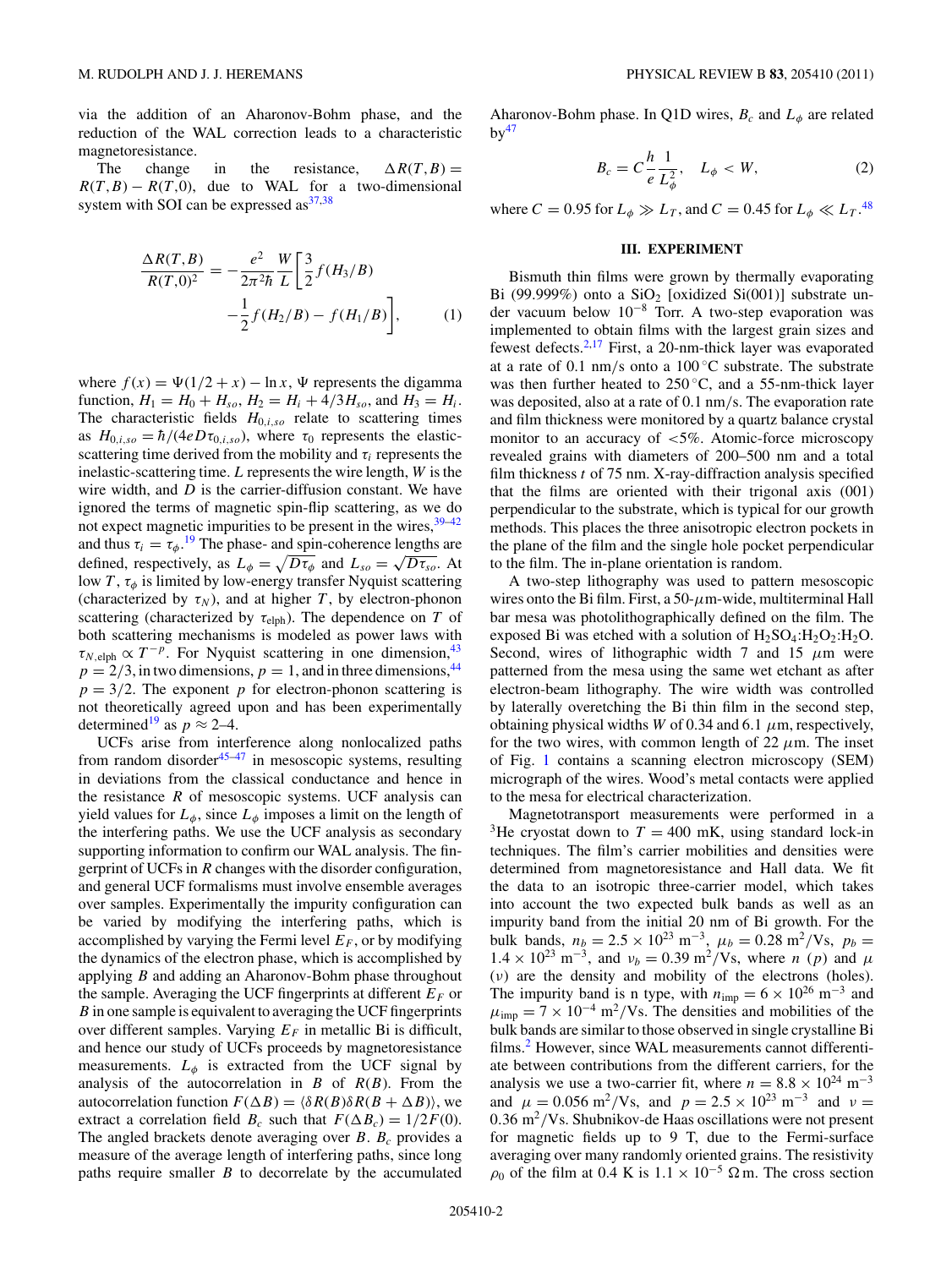<span id="page-2-0"></span>of the hole Fermi surface is isotropic in the plane of the film, and hence *ν* represents the true hole mobility. The electrons, however, are confined to three anisotropic Fermi surfaces, and  $\mu$  then represents an effective transport mobility through many randomly oriented grains. In pure crystalline Bi, the electron and hole densities should be equal due to charge neutrality. $49,50$ Our films are slightly n-doped, which is likely a result of lattice strain and vacancies due to the substrate mismatch and polycrystallinity. The resistivities  $(0.4 \text{ K})$  of the  $6.1 \text{-} \mu \text{m}$ -wide and 0.34- $\mu$ m-wide wires are both  $1.0 \times 10^{-5}$  Ω m, which are values in good agreement with the unpatterned film. We conclude that densities and mobilities in the wires are not affected by patterning.

Resistance measurements of the 0.34-*μ*m-wide and 6.1- $\mu$ m-wide wires include contact resistances of 2% and 33%, respectively, originating in the wide Bi connecting leads. The relative WAL signal, as expressed in Eq. [\(1\)](#page-1-0), is affected proportionally to the contact resistance. However, the parameters  $\tau_{\phi}$  and  $\tau_{so}$  extracted from WAL are only weakly dependent on its relative amplitude. While the relative UCF amplitude also is proportionally dependent on contact resistance, *Bc* again remains unaffected. The effects of contact resistances on the analyses are therefore negligible, and for simplicity ignored.

### **IV. RESULTS AND DISCUSSION**

Figure 1 shows the wire magnetoresistance in a magnetic field perpendicular to the substrate. The data are not offset and



The validity of Eq. [\(1\)](#page-1-0) is dependent on the sample being two-dimensional concerning phase-coherent phenomena, i.e.,  $L_{\phi}$  and the magnetic length  $L_m = \sqrt{\hbar/eB}$  must exceed the film thickness. At *B* = 0.1 T,  $L_m$  = 80 nm  $\approx t$ , and thus performing the fits for  $L_m > 2t$  ( $|B| < 0.03$  T) preserves the validity of Eq. [\(1\)](#page-1-0). Using  $L_{\phi}$  derived from Eq. (1),  $L_{\phi}$ self-consistently also exceeds *t*, as shown below. The Bi wires, however, are kinematically three dimensional, since both the mean free path and Fermi wavelength are smaller than the film thickness, and hence we use  $D = v_F^2 \tau_0/3$  to obtain the characteristic fields ( $H_{0,\phi,so}$ ), where  $v_F$  is the Fermi velocity. For the electrons, *n* and  $\mu$  yield  $\tau_0 = 3.1 \times 10^{-14}$  s and  $D = 0.0027 \text{ m}^2/\text{s}$ , leaving only  $\tau_{\phi}$  and  $\tau_{so}$  as fitting parameters to Eq. [\(1\)](#page-1-0).

Figure 2 displays the low-*B* magnetoresistance with the best fits from Eq. [\(1\)](#page-1-0). A small quadratic term was also included in the fit to account for contributions from the classical multiband magnetoresistance. The terms are  $265(\Omega/T^2)B^2$  (0.34- $\mu$ m wire) and  $25(\Omega/T^2)B^2$  (6.1- $\mu$ m wire). For both wires, the correction corresponds to  $\rho(B) = \rho_0[1 + 0.18(\text{T}^{-2})B^2]$ , which is a few orders of magnitude lower than that of single crystal





FIG. 1. (Color online) The magnetoresistance in a perpendicular magnetic field of 0.34-*μ*m-wide and 6.1-*μ*m-wide lithographically defined Bi wires at *T* from 0.4 to 4.0 K. WAL and UCFs are present for both wires. The curves are not offset. Inset: SEM micrograph of the wires, with a  $20$ - $\mu$ m scale bar.

FIG. 2. (Color online) Low-*B* magnetoresistance data (thick color lines) at variable *T* for Bi wires of widths 0.34 and 6.1  $\mu$ m. The black lines represent fits to Eq. [\(1\)](#page-1-0) with  $\tau_{\phi}$  and  $\tau_{so}$  as fitting parameters. Data are offset for clarity.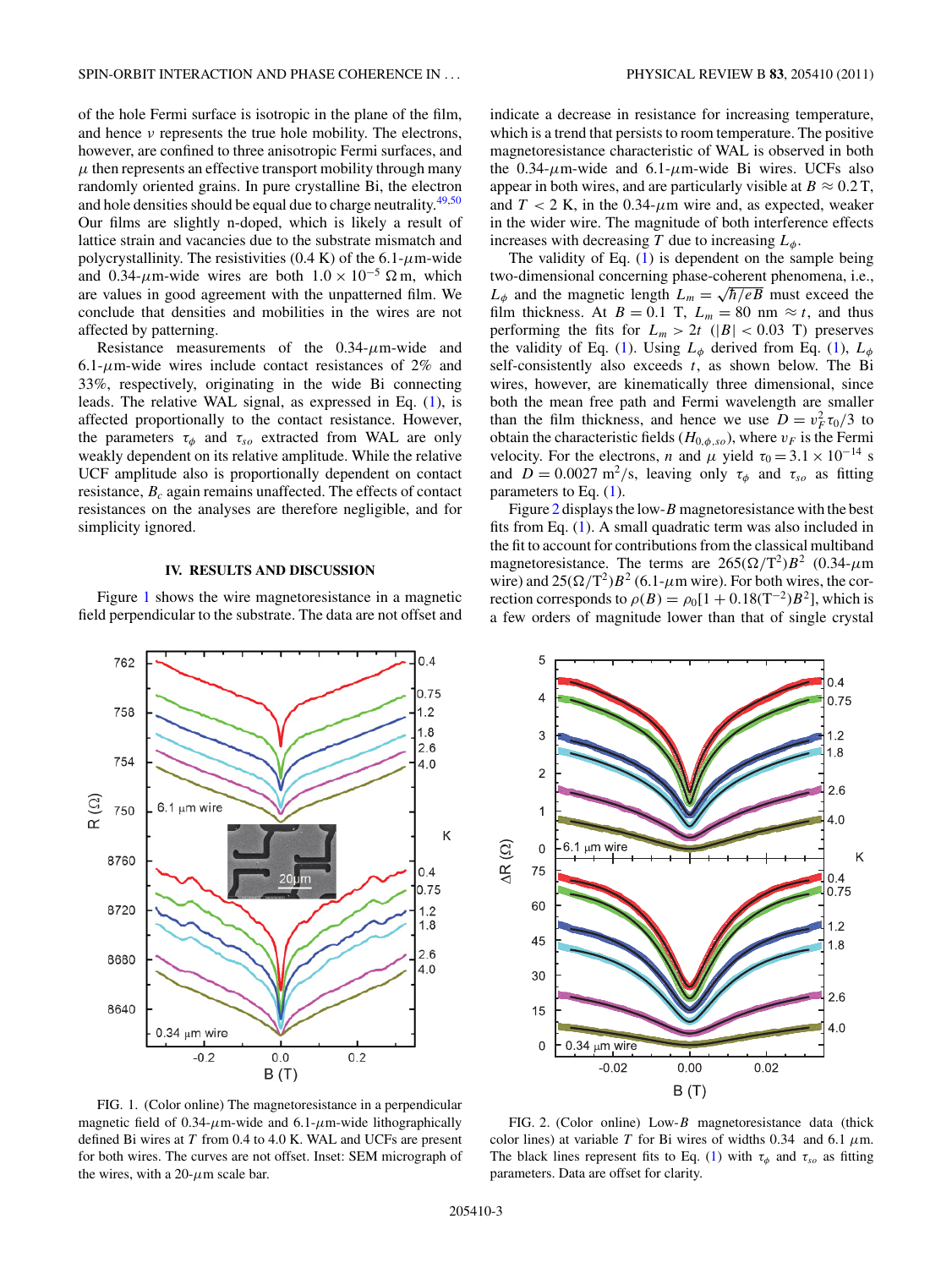<span id="page-3-0"></span>

FIG. 3. (Color online) The phase-coherence time  $\tau_{\phi}$  and the spincoherence time *τso* extracted from WAL. The solid lines represent fits to Eq. (3) with  $\tau_{\phi}$  limited by electron-phonon scattering over the range of *T* considered here.

bulk Bi due to a reduction in mobility for thin  $\text{films}^2$  $\text{films}^2$  and the polycrystalline nature of our films.

Figure 3 depicts the dependence on *T* of the extracted parameters  $\tau_{\phi}$  and  $\tau_{so}$ . The corresponding coherence lengths  $L_{\phi}$  and  $L_{so}$  are provided in Fig. [5.](#page-4-0) The *T* dependence of  $\tau_{\phi}$ weakens with decreasing *T* , indicative of saturation and of an intrinsic *T* -independent phase-decoherence mechanism. Saturation of  $\tau_{\phi}$  has been widely observed<sup>19,20</sup> in two-dimensional samples and nanostructures in both semiconductors and metals, but as yet not in Bi.

Adding a saturating term to the power-law *T* dependence of  $\tau_{\phi}$  yields<sup>[19](#page-5-0)</sup>

$$
\frac{1}{\tau_{\phi}} = \frac{1}{\tau_{\phi}^0} + AT^p. \tag{3}
$$

The solid lines in Fig. 3 represent fits to Eq. (3), including saturation for  $\tau_{\phi}$ . From the fit,  $\tau_{\phi}^0(0.34 \ \mu \text{m}) = 5.5 \times 10^{-11} \text{ s}$ and  $\tau_{\phi}^{0}(6.1 \ \mu\text{m}) = 2.6 \times 10^{-10} \text{ s, indicating that the thinner}$ wire experiences saturation more strongly. The exponent  $p = 2$  provides the best fit, corresponding to inelastic decoherence due to electron-phonon scattering. The coefficient  $A = 2.9 \times 10^9$  K<sup>2</sup>/s is found equal for both wires, indicating decoherence by low-energy phonons unaffected by *W*. Nyquist phase decoherence, characterized by  $\tau_N$ , is not observed, since fitting to  $\tau_{\phi}^{-1} = \tau_N^{-1} + \tau_{\text{elph}}^{-1}$  instead of Eq. (3) does not provide convincing fits. $51$  The saturation term masks Nyquist decoherence in the region  $T < 1$  K, where the Nyquist mechanism would otherwise dominate.

The data reveal a dependence on *W* for  $\tau_{\phi}$  via  $\tau_{\phi}^{0}$ . Many experiments have shown a dependence of  $\tau_{\phi}^{0}$  on the disorder in the system, characterized by *D*. [52–54](#page-5-0) A dependence of *D* on *W* is detectable by a change in resistivity with *W*. In the present work, resistivity values in the wires and film are comparable, indicating a constant *D* unaffected by processing the thin film into wires. Further, a size dependence of the saturation term  $\tau_{\phi}^{0}$  has previously been reported in Au wires,<sup>55</sup> where thinner wires saturate at a lower *T* and show longer  $\tau_{\phi}^{0}$  than wider wires. Our Bi wires are in a very different size and disorder

regime from the Au wires, and we observe an opposite effect. We attribute the dependence on the mesoscopic dwell time. In ballistic quantum dots, a size dependence of  $\tau_{\phi}^{0}$  has been attributed to the dwell time  $\tau_d = Sm^*/\hbar N$  in the dot, where *S* represents the area of the dot, *m*<sup>∗</sup> is the effective mass, and *N* is the number of conducting channels entering/exiting the dot.<sup>56</sup> In our case, *W* acts as a limiting dimension for  $\tau_d$ , leading to a dependence on *W*, which is in qualitative agreement with the experimental result.

At low *T*, theory predicts  $\tau_{so}$  independent of *T*. In the Bi wires, as depicted in Fig. 3, the extracted  $\tau_{so}$  exhibits a slight but noticeable dependence on *T* above  $T \approx 1.8$  K.  $\sqrt{\hbar D/k_B T}$  equals the film thickness, and hence an effective We note that at 3.6 K, the thermal diffusion length  $L_T =$ change in the dimensionality of the system may underlie the apparent dependence on *T* not captured in Eq. [\(1\)](#page-1-0). Further,  $\tau_{so}$ increases as *W* decreases. In semiconductor 2DESs, where the SOI is dominated by inversion asymmetry via the structural Rashba and Dresselhaus terms, experiments and theory have verified<sup>20,24–29</sup> that  $\tau_{so} \propto W^{-1/2}$ . A similar dependence has not been proposed in the three-dimensional bulk for SOI in heavy metallic elements like Bi. Thus, we note that both the bulk band and impurity band cannot account for the *W* dependence due to their three-dimensional character. The similarity, however, of our present observations of a *W*-dependent *τso* with results from semiconductor 2DES wires suggests a large contribution to the transport from Bi surface states with structural SOI. It is known that self-assembled Bi nanowires can show transport contributions from surface states.<sup>[16](#page-5-0)</sup> Specifically, the Bi(001) surface exhibits strong Rashba-like SOI from the asymmetric surface-confinement potential, $31$  and also represents the dominant surface area in our wires fabricated from (001)-oriented films. Our observations can hence find an explanation assuming a transport contribution from surface states with strong Rashba-like SOI.

UCFs are present in both Bi wires, as depicted in Fig. [1.](#page-2-0) Analysis on the UCFs provides an independent consistency



FIG. 4. The left-hand panels are the autocorrelation function of the UCFs in the  $0.34 - \mu m$  and  $6.1 - \mu m$  Bi wires at 0.4 K. The inset shows the decay of the autocorrelation function at small  $\Delta B$ . The right-hand panels are the Fourier transforms of the autocorrelation functions.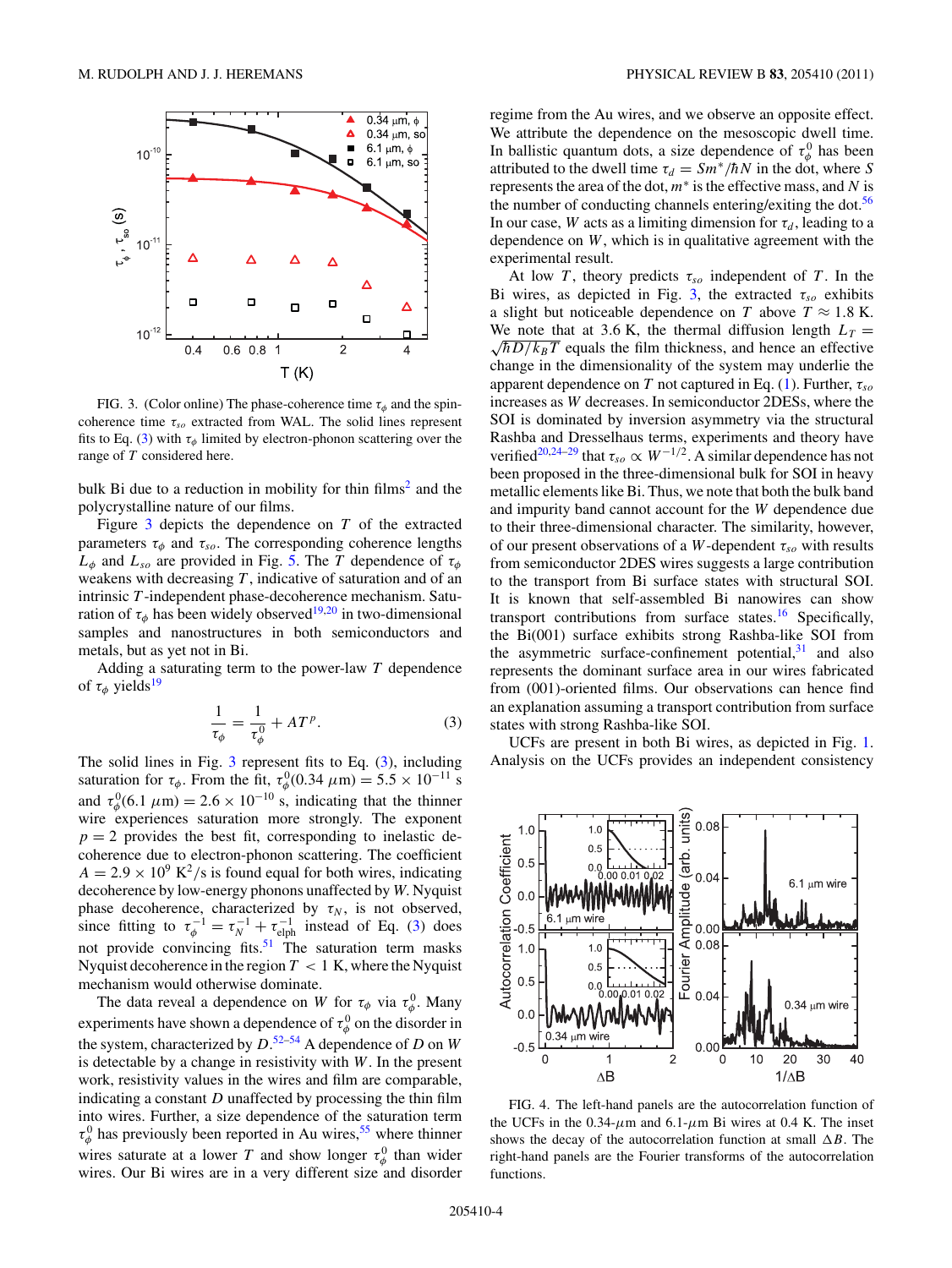<span id="page-4-0"></span>

FIG. 5. (Color online) Phase-coherence lengths  $L_{\phi}$  as a function of *T* in Bi wires, comparatively derived from WAL and UCF autocorrelations.

check for the  $\tau_{\phi}$  extracted by WAL. The left panels of Fig. [4](#page-3-0) show the autocorrelation  $F(\Delta B)$  of the UCFs up to  $\Delta B = 2$  T at  $T = 0.4$  K. UCF analysis requires detailed data over a large magnetic field range, and therefore only data for the lowest temperature was taken, where UCFs are most prominent. The insets provide a magnified view at low  $\Delta B$  to indicate the decay of the autocorrelation function, from which  $B_c$  can be determined. The insets in Fig. [4](#page-3-0) indicate  $B_c(0.34 \mu m)$  = 0.014 T and  $B_c(6.1 \mu m) = 0.0075$  T, corresponding to  $L_{\phi}(0.34 \mu m) = 0.53 \mu m$  and  $L_{\phi}(6.1 \mu m) = 0.74 \mu m$ ,  $L_{\phi}(0.34 \ \mu \text{m}) = 0.53 \ \mu \text{m}$  and according to Eq. [\(2\)](#page-1-0). The values of  $L_{\phi}$  determined from WAL and from the low- $\triangle B$  analysis of  $F(\triangle B)$  are in reasonable agreement (within ∼30%) and are collected in Fig. 5.

For randomly disordered systems,  $F(\Delta B)$  is expected to decay to zero at high  $\Delta B$ . However, oscillations persist to high  $\Delta B$  in Fig. [4,](#page-3-0) which are the result of few but dominant scattering centers superposed on the random disorder. The right panels contain the Fourier transforms of  $F(\Delta B)$ , indicating the existence of well-defined periodicities in  $\Delta B$ . The periodicities form the magnetofingerprint of dominant scattering centers, which generate circling interfering carrier paths with corresponding *h/e* Aharonov-Bohm flux periodicities. Both wires show comparable  $\Delta B$  periodicities, indicating that the concomitant fluctuations in *R* do not form part of the averaged UCF signature, but rather originate in orbits dominating equally for different sized samples. It is likely that the orbits pertain to scattering around misoriented grains, expected to be of equal size in both wires. For the electrons to show the defined periodicities of Fig. [4,](#page-3-0) they must traverse a minimum distance of  $\sim \pi r$ , where  $\pi r^2 (1/\Delta B)^{-1} =$  $h/e$ . For the two dominant periodicities in the 0.34- $\mu$ m wire, the path lengths amount to 0.33 and 0.42  $\mu$ m. The 6.1- $\mu$ m wire shows one dominant periodicity corresponding to a path length of 0.41  $\mu$ m. The path lengths fall within  $L_{\phi}$ , consistent with the WAL analysis and the low- $\Delta B$  analysis of  $F(\Delta B)$ .

#### **V. CONCLUSIONS**

The temperature dependence and width dependence of *τφ* and *τso* in lithographic Bi wires (widths of 0.34 and 6.1  $\mu$ m) with (001) surface orientation are investigated by the weak-antilocalization and universal conductance fluctuation phenomena. Electron-phonon interactions dominate *τφ* above 2 K, with an interaction strength of  $A = 2.9 \times 10^9$  K<sup>2</sup>/s for both wires. Both wires exhibit a low-temperature saturation of  $\tau_{\phi}$ , with the wider wire saturating at a lower temperature. The extrapolated phase-coherence saturation times are found as  $\tau_{\phi}^{0}(0.34 \ \mu\text{m}) = 5.5 \times 10^{-11} \text{ s}$  and  $\tau_{\phi}^{0}(6.1 \ \mu\text{m}) =$  $2.6 \times 10^{-10}$  s. The spin-orbit scattering times show a weak temperature dependence above 2 K. A width dependence of  $\tau_{so}$  is also observed, where the wider wire exhibits a shorter  $\tau_{so}$ , which is similar to observations in semiconductor 2DES wires. The width dependence of  $\tau_{so}$  indicates a similarity between transport in lithographically defined Bi wires and semiconductor 2DES wires, suggesting that the weak-antilocalization signature in Bi wires is dominated by Bi(001) surface states with strong Rashba-like SOI. This corroborates recent observations of strongly spin-orbit split bands on Bi(001) by angle-resolved photoemission spectroscopy experiments. Isolating magnetotransport features of the Bi(001) surface form a promising avenue to study phenomena at large SOI, due to a comparatively simple growth procedure and lithographic flexibility to pattern mesoscopic structures on Bi thin films.

# **ACKNOWLEDGMENTS**

The authors would like to thank V. Soghomonian for detailed discussions and C. S. Park for x-ray diffraction on the Bi films. This work was supported by the U.S. Department of Energy through Grant No. DOE DE-FG02-08ER46532.

- 2D. L. Partin, J. Heremans, D. T. Morelli, C. M. Thrush, C. H. Olk, and T. A. Perry, Phys. Rev. B **38**[, 3818 \(1988\).](http://dx.doi.org/10.1103/PhysRevB.38.3818)
- 3D. E. Beutler and N. Giordano, [Phys. Rev. B](http://dx.doi.org/10.1103/PhysRevB.38.8) **38**, 8 (1988).

6Yu. F. Komnik, E. I. Bukhshtab, V. V. Andrievskii, and A. V. Butenko, [J. Low Temp. Phys.](http://dx.doi.org/10.1007/BF00682253) **52**, 315 (1983); E. I. Bukhshtab, A. V. Butenko, Yu. F. Komnik, and V. V. Pilipenko, [Solid State](http://dx.doi.org/10.1016/0038-1098(85)90983-4) Commun. **53**[, 347 \(1985\).](http://dx.doi.org/10.1016/0038-1098(85)90983-4)

8Yu. F. Komnik, I. B. Berkutov, and V. V. Andrievskii, [Fiz. Nizk.](http://dx.doi.org/10.1063/1.1884436) [Temp. \(Sov. J. Low Temp. Phys.\)](http://dx.doi.org/10.1063/1.1884436) **31**, 429 (2005).

<sup>\*</sup> rudolphm@vt.edu

<sup>†</sup> heremans@vt.edu

<sup>1</sup>P. L. Kapitza, [Proc. R. Soc. London A](http://dx.doi.org/10.1098/rspa.1928.0103) **119**, 358 (1928).

<sup>4</sup>D. S. McLachlan, Phys. Rev. B **28**[, 6821 \(1983\).](http://dx.doi.org/10.1103/PhysRevB.28.6821)

<sup>5</sup>P. H. Woerlee, G. C. Verkade, and A. G. M. Jansen, [J. Phys. C](http://dx.doi.org/10.1088/0022-3719/16/15/021) **16**, [3011 \(1983\).](http://dx.doi.org/10.1088/0022-3719/16/15/021)

 $7$ Yu. F. Komnik, V. Yu. Kashirin, B. I. Belevtsev, and E. Yu. Beliaev, Phys. Rev. B **50**[, 15298 \(1994\);](http://dx.doi.org/10.1103/PhysRevB.50.15298) V. Yu. Kashirin and Yu. F. Komnik, *ibid.* **50**[, 16845 \(1994\).](http://dx.doi.org/10.1103/PhysRevB.50.16845)